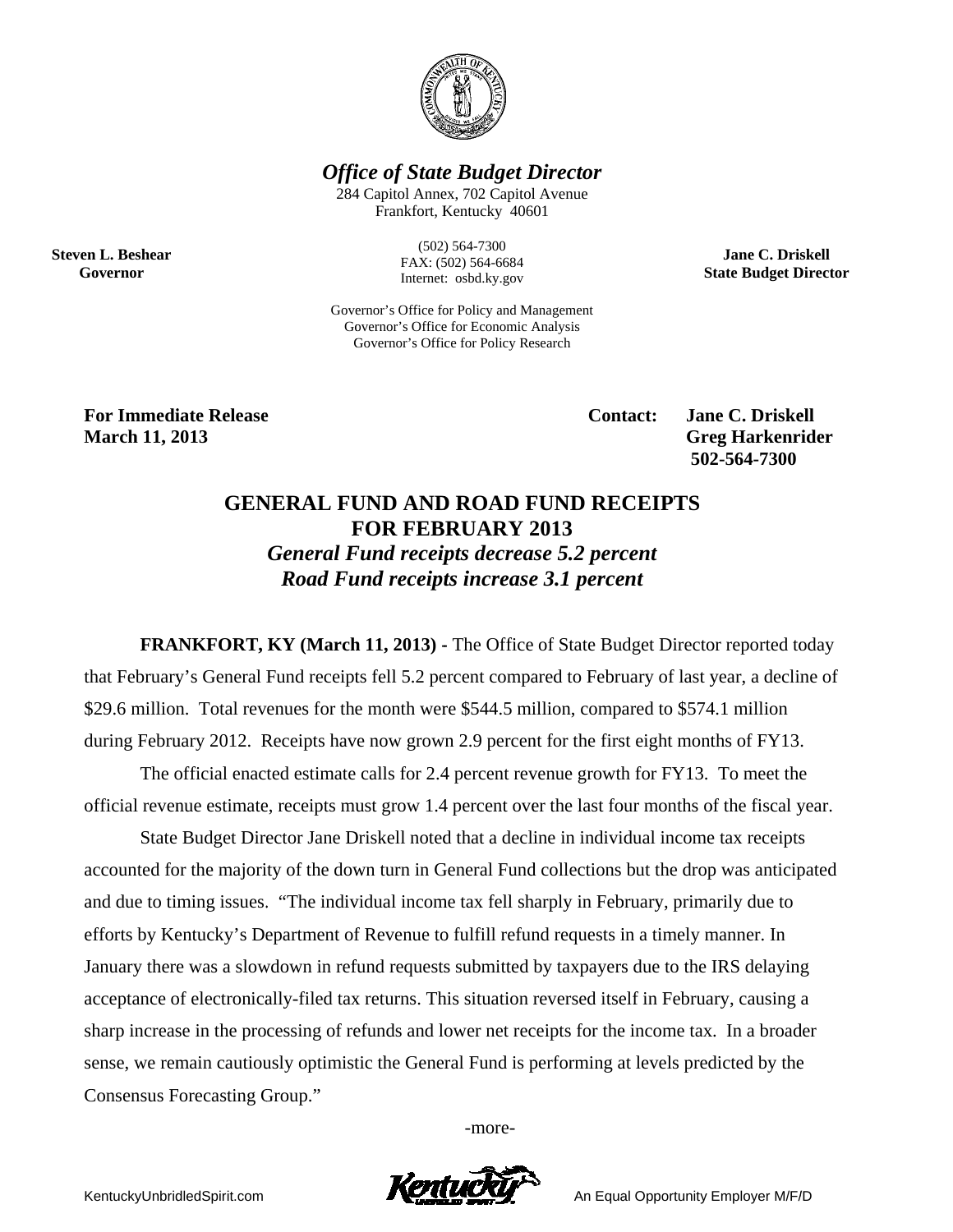Among the major accounts:

- Sales and use tax receipts increased 0.7 percent for the month but have declined 0.3 percent year-to-date. Sales tax receipts continue to decline.
- Corporation income tax receipts rose 41.1 percent in February and have increased 8.5 percent for the year.
- Individual income tax collections fell 14.1 percent in February and have grown 6.6 percent though the first eight months of FY13.
- Property tax collections increased 40.8 percent and are up 8.0 percent year-to-date.
- Cigarette tax receipts fell 14.4 percent for the month and have fallen 5.9 percent year-todate.
- Coal severance tax receipts declined 24.5 percent and are down 24.4 percent through the first eight months of the fiscal year.

Road Fund receipts for February totaled \$122.3 million, a 3.1 percent increase over February 2012 levels. Year-to-date receipts for FY13 are up 3.2 percent. The official Road Fund revenue estimate calls for an increase in revenues of 3.9 percent for the fiscal year. Based on year-to-date tax collections, revenues must increase 5.2 percent for the remainder of FY13 to meet the estimate. Motor fuels tax receipts rose 5.7 percent and have grown 4.9 percent over the first eight months of the year. Motor vehicle usage revenue increased 4.4 percent year-over-year, and license and privilege receipts fell 5.0 percent. The current interim estimates predicted a slight revenue shortfall in the Road Fund, and the release of the January receipts and the February report are in line with those interim projections.

-30-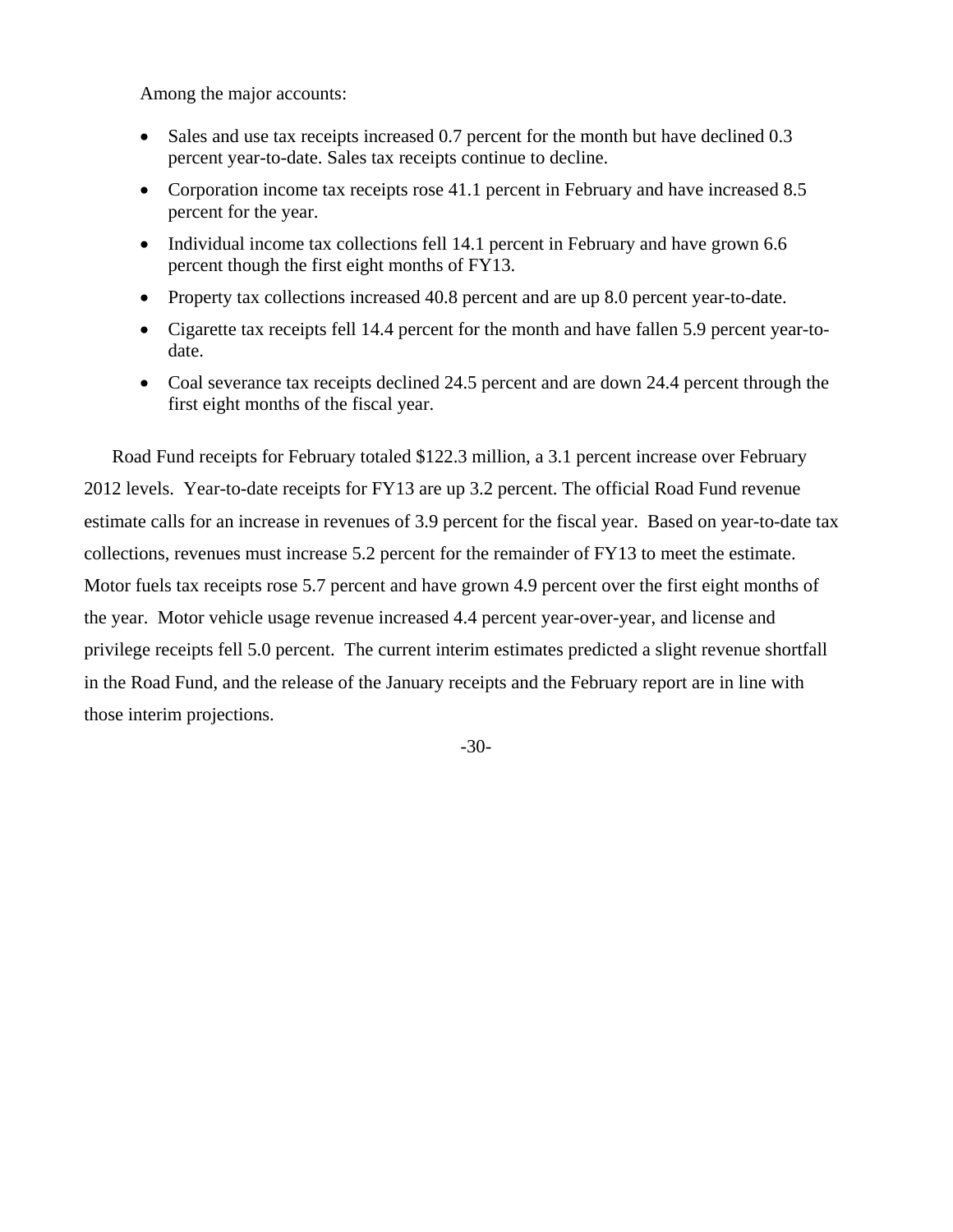## **KENTUCKY STATE GOVERNMENT REVENUE 1. GENERAL FUND REVENUE**

|                                      | <b>FEBRUARY</b> |               |                          | <b>JULY THROUGH FEBRUARY</b> |                 |          |  |
|--------------------------------------|-----------------|---------------|--------------------------|------------------------------|-----------------|----------|--|
|                                      | 2013            | 2012          | % Change                 | FY 2013                      | FY 2012         | % Change |  |
| <b>TOTAL GENERAL FUND</b>            | \$544.529.271   | \$574,137,318 | $-5.2%$                  | \$6,039,601,420              | \$5,868,684,174 | 2.9%     |  |
| <b>Tax Receipts</b>                  | \$519,785,083   | \$550,283,077 | $-5.5%$                  | \$5,817,980,862              | \$5,667,443,857 | 2.7%     |  |
| Sales and Gross Receipts             | \$255,666,011   | \$257,561,920 | $-0.7%$                  | \$2,390,792,162              | \$2,401,043,677 | $-0.4%$  |  |
| <b>Beer Consumption</b>              | 467,416         | 391,969       | 19.2%                    | 4,135,763                    | 3,962,353       | 4.4%     |  |
| Beer Wholesale                       | 3,988,859       | 3,213,656     | 24.1%                    | 35,876,751                   | 35,480,179      | 1.1%     |  |
| Cigarette                            | 16,755,715      | 19,564,244    | $-14.4%$                 | 154,856,706                  | 164,635,708     | $-5.9%$  |  |
| <b>Distilled Spirits Case Sales</b>  | 8,287           | 6,954         | 19.2%                    | 83,100                       | 79,209          | 4.9%     |  |
| <b>Distilled Spirits Consumption</b> | 808,881         | 680,085       | 18.9%                    | 8,128,293                    | 7,678,807       | 5.9%     |  |
| <b>Distilled Spirits Wholesale</b>   | 2,035,542       | 1,724,947     | 18.0%                    | 21,385,341                   | 19,993,500      | 7.0%     |  |
| <b>Insurance Premium</b>             | 27,029,122      | 30,656,911    | $-11.8%$                 | 69,259,397                   | 71,284,111      | $-2.8%$  |  |
| Pari-Mutuel                          | 183,009         | 116,214       | 57.5%                    | 2,708,006                    | 1,562,308       | 73.3%    |  |
| Race Track Admission                 | 0               | 0             | $\overline{\phantom{a}}$ | 126,070                      | 156,430         | $-19.4%$ |  |
| Sales and Use                        | 194,662,791     | 193,307,034   | 0.7%                     | 2,021,148,965                | 2,026,554,895   | $-0.3%$  |  |
| <b>Wine Consumption</b>              | 216,880         | 177,276       | 22.3%                    | 1,946,711                    | 1,852,374       | 5.1%     |  |
| Wine Wholesale                       | 1,092,851       | 845,114       | 29.3%                    | 10,085,877                   | 9,635,675       | 4.7%     |  |
| <b>Telecommunications Tax</b>        | 6,637,802       | 5,158,858     | 28.7%                    | 46,565,996                   | 43,705,697      | 6.5%     |  |
| <b>Other Tobacco Products</b>        | 1,777,477       | 1,710,773     | 3.9%                     | 14,471,278                   | 14,442,171      | 0.2%     |  |
| Floor Stock Tax                      | 1,379           | 7,884         | $-82.5%$                 | 13,907                       | 20,260          | $-31.4%$ |  |
| License and Privilege                | \$33,051,567    | \$42,618,023  | $-22.4%$                 | \$319,025,674                | \$359,508,338   | $-11.3%$ |  |
| Alc. Bev. License Suspension         | 28,692          | 20,825        | 37.8%                    | 258,125                      | 176.025         | 46.6%    |  |
| Coal Severance                       | 18,012,712      | 23,868,877    | $-24.5%$                 | 158,648,121                  | 209,836,655     | $-24.4%$ |  |
| <b>Corporation License</b>           | (89, 652)       | (142, 299)    | ---                      | (524, 470)                   | 129,145         | $-$      |  |
| <b>Corporation Organization</b>      | 1,688           | 1,980         | $-14.7%$                 | 88,287                       | 33,289          | 165.2%   |  |
| <b>Occupational Licenses</b>         | 6,304           | 15,295        | $-58.8%$                 | 44,745                       | 62,073          | $-27.9%$ |  |
| Oil Production                       | 917,616         | 2,336,722     | $-60.7%$                 | 7,057,527                    | 7,707,270       | $-8.4%$  |  |
| Race Track License                   | 0               | 0             | $\overline{\phantom{a}}$ | 196,711                      | 202,875         | $-3.0%$  |  |
| <b>Bank Franchise Tax</b>            | 6,873,404       | 7,523,650     | $-8.6%$                  | 10,385,013                   | 10,357,701      | 0.3%     |  |
| <b>Driver License Fees</b>           | 49,498          | 51,946        | $-4.7%$                  | 417,367                      | 400,520         | 4.2%     |  |
| <b>Minerals Severance</b>            | 635,189         | 733,818       | $-13.4%$                 | 9,253,788                    | 10,830,862      | $-14.6%$ |  |
| <b>Natural Gas Severance</b>         | 1,385,702       | 596,371       | 132.4%                   | 8,771,823                    | 16,466,685      | $-46.7%$ |  |
| <b>Limited Liability Entity</b>      | 5,230,415       | 7,610,837     | $-31.3%$                 | 124,428,637                  | 103,305,238     | 20.4%    |  |
| Income                               | \$189,555,199   | \$218,543,924 | $-13.3%$                 | \$2,562,673,465              | \$2,400,788,359 | 6.7%     |  |
| Corporation                          | 4,774,289       | 3,384,495     | 41.1%                    | 215,886,899                  | 198,955,057     | 8.5%     |  |
| Individual                           | 184,780,910     | 215,159,429   | $-14.1%$                 | 2,346,786,566                | 2,201,833,302   | 6.6%     |  |
| Property                             | \$36,643,811    | \$26,017,077  | 40.8%                    | \$494,391,864                | \$457,903,043   | 8.0%     |  |
| Building & Loan Association          | 0               | 0             | $---$                    | (15, 820)                    | (46, 134)       | $-$      |  |
| General - Real                       | 11,321,980      | 9,469,717     | 19.6%                    | 248,250,625                  | 241,193,523     | 2.9%     |  |
| General - Tangible                   | 19,843,592      | 11,751,591    | 68.9%                    | 170,836,135                  | 159,226,707     | 7.3%     |  |
| <b>Omitted &amp; Delinquent</b>      | 3,814,941       | 2,481,373     | 53.7%                    | 27,480,449                   | 13,020,856      | 111.0%   |  |
| <b>Public Service</b>                | 1,336,541       | 2,057,260     | $-35.0%$                 | 46,709,649                   | 43,460,828      | 7.5%     |  |
| Other                                | 326,758         | 257,136       | 27.1%                    | 1,130,825                    | 1,047,263       | 8.0%     |  |
| Inheritance                          | \$3,162,986     | \$2,696,856   | 17.3%                    | \$26,025,899                 | \$25,856,493    | 0.7%     |  |
| Miscellaneous                        | \$1,705,510     | \$2,845,277   | $-40.1%$                 | \$25,071,798                 | \$22,343,947    | 12.2%    |  |
| <b>Legal Process</b>                 | 1,691,691       | 1,682,975     | 0.5%                     | 13,007,158                   | 12,992,854      | 0.1%     |  |
| T. V. A. In Lieu Payments            | 0               | 1,134,988     | $-100.0%$                | 12,037,078                   | 9,302,161       | 29.4%    |  |
| Other                                | 13,819          | 27,314        | $-49.4%$                 | 27,562                       | 48,931          | $-43.7%$ |  |
| <b>Nontax Receipts</b>               | \$23,670,016    | \$23,102,060  | 2.5%                     | \$219,095,851                | \$199,181,563   | 10.0%    |  |
| <b>Departmental Fees</b>             | 3,150,613       | 2,938,454     | 7.2%                     | 15,254,032                   | 15,392,372      | $-0.9%$  |  |
| <b>PSC Assessment Fee</b>            | 422             | 55            | 664.0%                   | 13,077,018                   | 5,437,974       | 140.5%   |  |
| Fines & Forfeitures                  | 2,096,920       | 2,018,464     | 3.9%                     | 19,190,079                   | 16,391,179      | 17.1%    |  |
| Income on Investments                | (49,605)        | 41,705        | $\qquad \qquad \cdots$   | 1,110,522                    | 520,131         | 113.5%   |  |
| Lottery                              | 18,000,000      | 18,000,000    | 0.0%                     | 137,266,568                  | 137,000,000     | 0.2%     |  |
| Sale of NO <sub>x</sub> Credits      | 0               | 7,500         | $-100.0%$                | 27,604                       | 20,000          | 38.0%    |  |
| Miscellaneous                        | 471,664         | 95,882        | 391.9%                   | 33,170,028                   | 24,419,907      | 35.8%    |  |
| Redeposit of State Funds             | \$1,074,172     | \$752,182     | 42.8%                    | \$2,524,708                  | \$2,058,753     | 22.6%    |  |